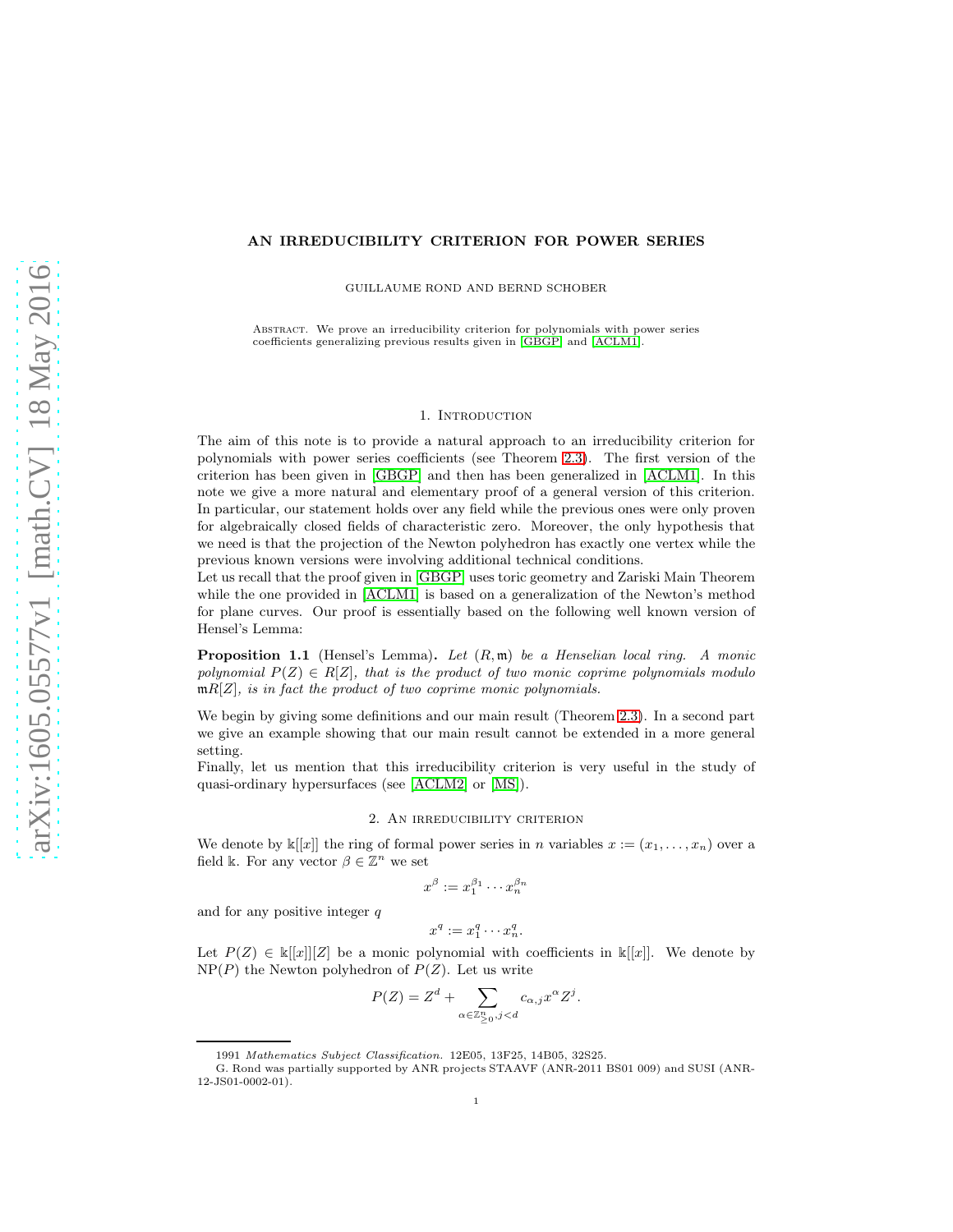In this note we assume that  $P(Z) \neq Z<sup>d</sup>$ . The *associated polyhedron* of P, denoted by  $\Delta_P$ , is the convex hull of

$$
\left\{\frac{d\alpha}{d-j} \mid c_{\alpha,j} \neq 0\right\} + \mathbb{R}^n_{\geq 0}.
$$

Note that  $\Delta_P$  is the projection of NP(P) from the point  $(0, \ldots, 0, d)$  on the subspace given by the first  $n$  coordinates.

<span id="page-1-0"></span>**Definition** 2.1. Let  $\omega \in \mathbb{R}_{>0}^n$ . For a non zero element  $b = \sum$  $\alpha \in \mathbb{Z}_{\geq 0}^n$  $b_{\alpha}x^{\alpha}$  of  $\mathbb{k}[[x]]$  we set

$$
\nu_{\omega}(b) := \min \{ \alpha \cdot \omega = \sum_{i=1}^{n} \alpha_{i} \omega_{i} \mid b_{\alpha} \neq 0 \} \in \mathbb{R}_{\geq 0}
$$
  
and 
$$
\text{In}_{\omega}(b) := \sum_{\alpha | \alpha \cdot \omega = \nu_{\omega}(b)} b_{\alpha} x^{\alpha}.
$$

For such a  $\omega$  and  $P(Z) \in \mathbb{k}[[x]][Z]$  as before we define  $\omega_{n+1} \in \mathbb{R}_{\geq 0}$  by

$$
\omega_{n+1} := \frac{\min\{v \cdot \omega \mid v \in \Delta_P\}}{d} \in \mathbb{R}_{\geq 0}.
$$

Then we set  $\omega' := (\omega, \omega_{n+1})$  and we define

$$
\nu_{\omega'}(P) := \min\{\alpha \cdot \omega + j\omega_{n+1} \mid c_{\alpha,j} \neq 0\} = d\omega_{n+1}
$$
  
and 
$$
\text{In}_{\omega'}(P) := Z^d + \sum_{(\alpha,j) \mid (\alpha,j) \cdot \omega' = \nu_{\omega'}(P)} c_{\alpha,j} x^{\alpha} Z^j.
$$

This former polynomial is weighted homogeneous for the weights  $\omega_1, \dots, \omega_n, \omega_{n+1}$ .

**Definition** 2.2. Let  $P(Z) \in k[[x]][Z]$  be a monic polynomial of degree d in Z. The polynomial P has an *orthant associated polyhedron* if  $\Delta_P = d\gamma + \mathbb{R}^n_{\geq 0}$  for some  $\gamma \in \mathbb{Q}^n_{\geq 0}$ . In this case  $\text{In}_{\omega'}(P)$  does not depend on  $\omega$  and we denote it by  $P_{\text{In}}$ , i.e.

$$
P_{\text{In}}(x, Z) := Z^d + \sum_{(\alpha, j) | \frac{\alpha}{d - j} = \gamma} c_{\alpha, j} x^{\alpha} Z^j.
$$

In this case we define

$$
\overline{P}(Z) := P_{\text{In}}(1, Z) = Z^d + \sum_{(\alpha, j) \mid \frac{\alpha}{d - j} = \gamma} c_{\alpha, j} Z^j \in \mathbb{k}[Z].
$$

If we write  $\gamma = \frac{\beta}{q}$ , where  $\beta \in \mathbb{Z}_{\geq 0}^n$ ,  $q \in \{1, \ldots, d\}$  and  $\gcd(\beta_1, \ldots, \beta_n, q) = 1$ , we have that

$$
x^{d\beta}\overline{P}(Z) = P_{\text{In}}(x_1^q, \ldots, x_n^q, x^{\beta} Z).
$$

Here is a picture of the Newton polyhedron of a polynomial having an orthant associated polyhedron with  $n = 2$  (thick lines represent the edges of the Newton polyhedron) :

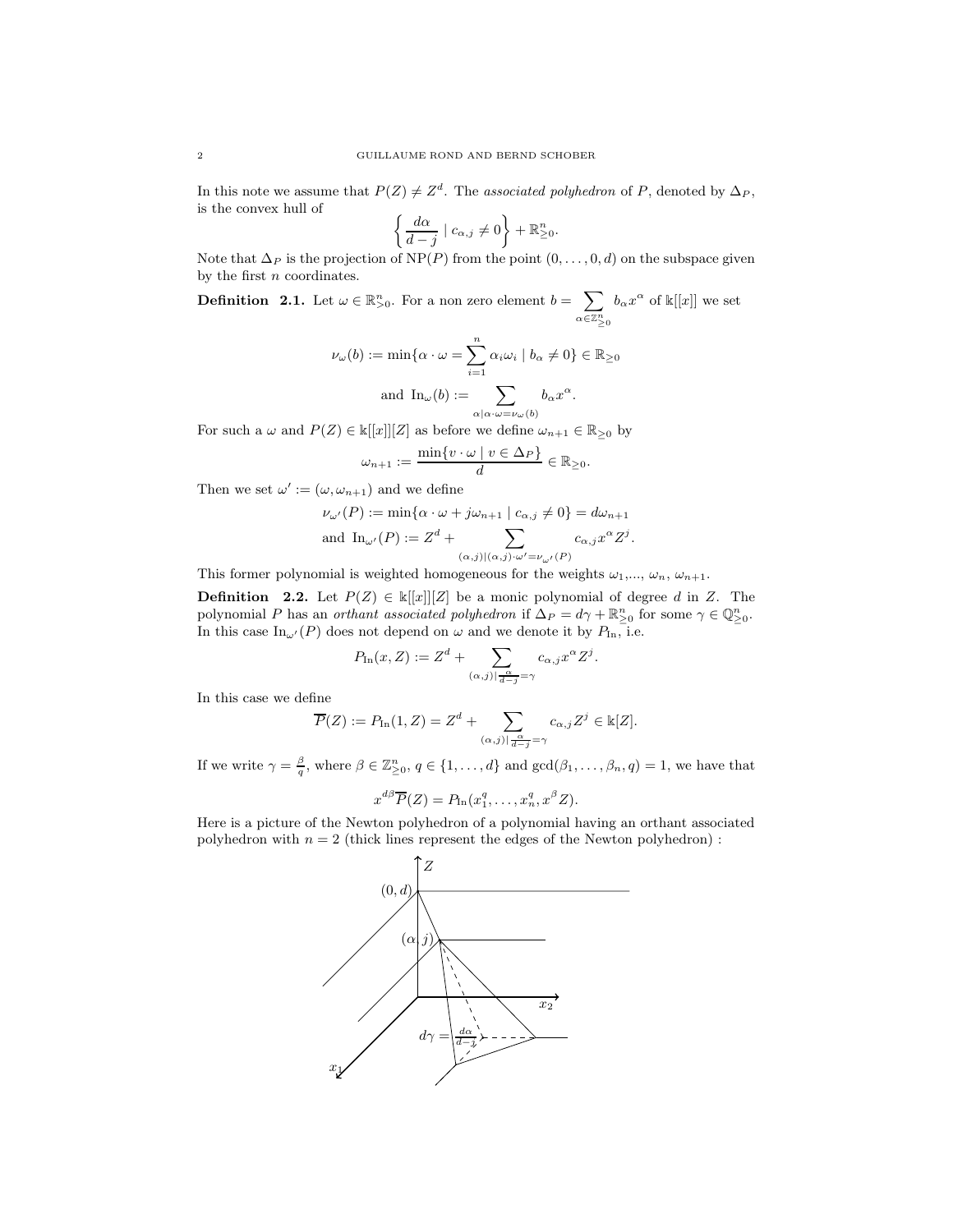<span id="page-2-0"></span>Theorem 2.3. *Let us assume that* P(Z) *is irreducible and has an orthant associated polyhedron. Then*  $P_{\text{In}}(x, Z) \in \mathbb{K}[x, Z]$  *is not the product of two coprime polynomials.* 

*Proof.* Let us assume that  $P_{\text{In}}(x, Z)$  is the product of two coprime polynomials of  $\mathbb{k}[x, Z]$ . We denote by  $P_1(x, Z)$  and  $P_2(x, Z)$  these two polynomials, so we have

$$
P_{\text{In}}(x,Z) = P_1(x,Z) \cdot P_2(x,Z),
$$

and we may assume that they are monic respectively of degree  $d_1$  and  $d_2$  (with  $d_1+d_2 = d$ ) since  $P_{\text{In}}(x, Z)$  is monic. Let us write  $\overline{P}_i(Z) := P_i(1, Z)$  for  $i = 1, 2$ . Thus we have that

$$
\overline{P}(Z) = \overline{P}_1(Z) \cdot \overline{P}_2(Z).
$$

Let  $M = M(x, Z) := c x^{\alpha} Z^{j}$  be a monomial of  $P(x, Z)$ . We have that

$$
M(x_1^q, \dots, x_n^q, x^\beta Z) = c x^{q\alpha + j\beta} Z^j
$$

and  $q\alpha + j\beta \geq_* d\beta$  since  $\frac{\alpha}{d-j} \geq_* \frac{\beta}{q}$  if  $j < d$ , where  $\geq_*$  denotes the product order on  $\mathbb{R}^n_{\geq 0}$ . Thus we have

(1) 
$$
P(x_1^q, \ldots, x_n^q, x^\beta Z) = x^{d\beta} \left( \overline{P}(Z) + Q(x, Z) \right)
$$

for some  $Q(x, Z) \in (x) \mathbb{K}[[x]][Z]$ . In particular,  $\overline{P}(Z) + Q(x, Z) = \overline{P}_1(Z)\overline{P}_2(Z)$  modulo  $(x)$ . Thus by Hensel's Lemma

<span id="page-2-2"></span>
$$
\overline{P}(Z) + Q(x, Z) = \widetilde{P}_1(x, Z) \cdot \widetilde{P}_2(x, Z),
$$

for some monic polynomials  $\widetilde{P}_1(x, Z)$  and  $\widetilde{P}_2(x, Z) \in \mathbb{k}[[x]][Z]$  equal respectively to  $\overline{P}_1(Z)$ and  $\overline{P}_2(Z)$  modulo  $(x)$ . So we have that

$$
P(x^q, x^\beta Z) = \left(x^{d_1\beta}\widetilde{P}_1(x, Z)\right) \cdot \left(x^{d_2\beta}\widetilde{P}_2(x, Z)\right)
$$

and

$$
\[x^{d_i\beta}\widetilde{P}_i(x,Z)\]_{\text{In}} = P_i(x^q, x^{\beta}Z) \text{ for } i = 1,2.
$$

But we have that

$$
x^{d_i\beta}\widetilde{P}_i(x,Z) = R_i(x,x^{\beta}Z)
$$

for some monic polynomials  $R_i(x, Z) \in \mathbb{k}[[x]][Z]$  of degree  $d_i$ . Thus

$$
P(x^q, Z) = R_1(x, Z) \cdot R_2(x, Z)
$$

and  $R_{i\text{In}}(x, Z) = P_i(x^q, Z) \in \mathbb{k}[x^q, Z]$  for  $i = 1, 2$ . Since  $P_{\text{In}} = \text{In}_{\omega'}(P)$  and  $R_{i\text{In}} =$  $\text{In}_{\omega}(R_i)$  for  $i = 1, 2$ , for any  $\omega \in \mathbb{R}_{\geq 0}^n$  we can apply Lemma [2.5](#page-2-1) for  $P_0 = P(x^q, Z)$  to see that  $R_1(x, Z), R_2(x, Z) \in \mathbb{k}[[x^q]][Z]$ . Hence P is not irreducible.

 $\Box$ 

Remark 2.4. The key point in the proof of this theorem is the fact that equation [\(1\)](#page-2-2) is satisfied when P has an orthant associated polyhedron.

<span id="page-2-1"></span>**Lemma 2.5.** Let  $P_0 \in \mathbb{k}[[x^q]][Z]$  be a monic polynomial, where  $q \in \mathbb{Z}_{>0}$ , and let us assume *that*  $P_0 = R_1 R_2$ , where  $R_1$  *and*  $R_2$  *are monic polynomials of*  $\mathbb{K}[[x]][Z]$ *. Let*  $\omega \in \mathbb{R}_{>0}^n$  *and let*  $\omega'$  *be defined as in Definition [2.1.](#page-1-0) If*  $\text{In}_{\omega'}(R_1)$ ,  $\text{In}_{\omega'}(R_2) \in \mathbb{k}[x^q, Z]$  *and if they are coprime then*  $R_1, R_2 \in \mathbb{K}[[x^q]][Z].$ 

*Proof.* If char(k) = p > 0 let us write  $q = p^e m$  with  $m \wedge p = 1$ . If char(k) = 0 we set  $m := q$  and  $p := 1$ . Then we define

$$
Q := \prod R_1(\xi_1 x_1, \ldots, \xi_n x_n, Z)^{p^e}
$$

where  $(\xi_1, \ldots, \xi_n)$  runs over the *n*-uples of *m*-th roots of unity in an algebraic closure of k. Then  $Q \in \mathbb{k}[[x^q]][Z]$  and  $\text{In}_{\omega'}(Q) = \text{In}_{\omega'}(R_1)^{m^np^e}$ . Thus  $\text{In}_{\omega'}(R_2)$  and  $\text{In}_{\omega'}(Q)$ are coprime. Hence the greatest common divisor of  $P_0$  and  $Q$  in  $\mathbb{k}((x))[Z]$  is  $R_1$ . But the greatest common divisor does not depend of the base field so  $R_1$  is also the greatest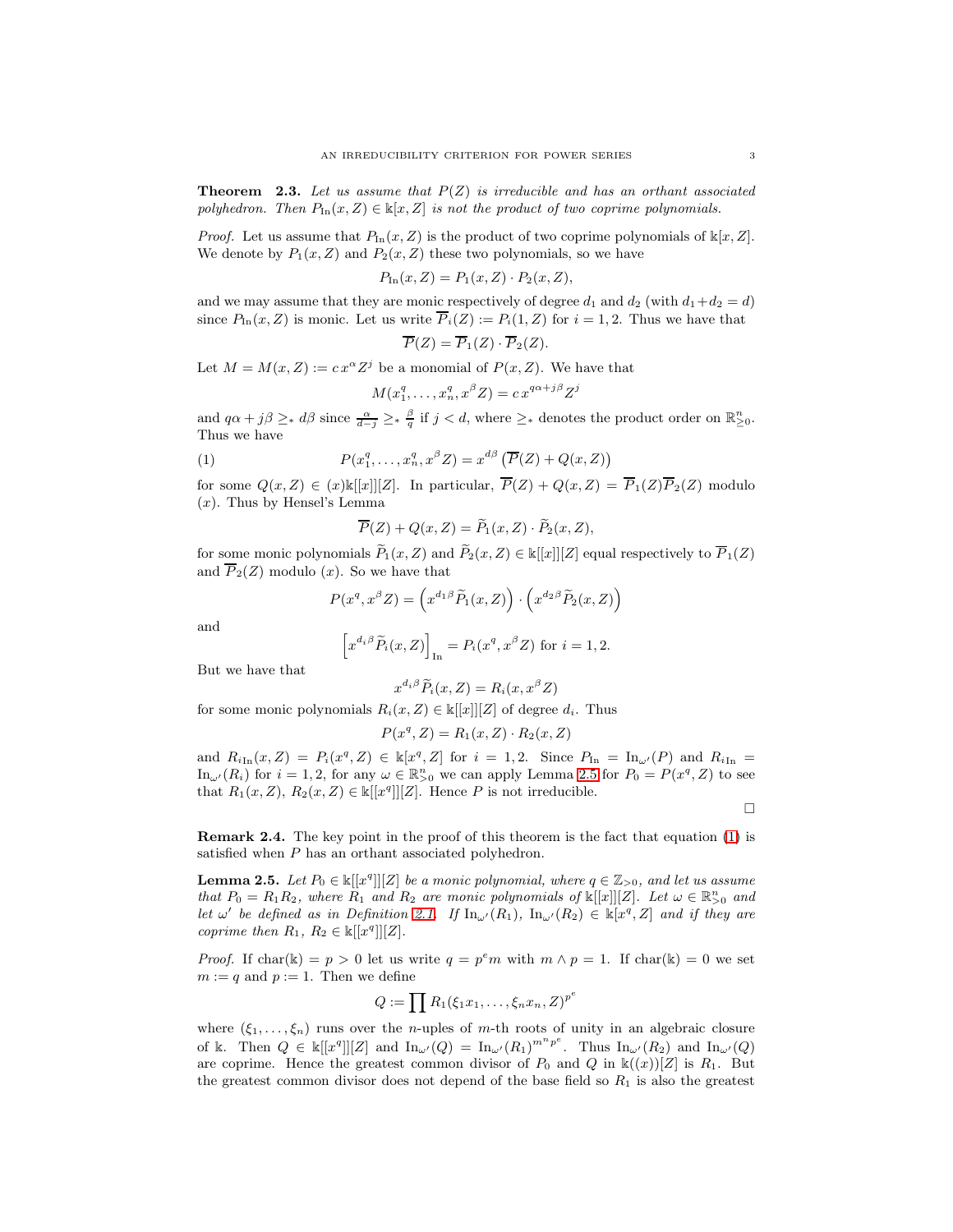common divisor of  $P_0$  and  $Q$  in  $\mathbb{k}((x^q))[Z]$  hence  $R_1 \in \mathbb{k}[[x^q]][Z]$ . By symmetry we also get  $R_2 \in \mathbb{k}[[x^q$  $\Box$   $\Box$ 

Corollary 2.6. Let us assume that  $P(Z) = Z^d + a_1 Z^{d-1} + \ldots + a_d \in \mathbb{k}[[x]][Z]$  *is irreducible. Then we have the following properties:*

- *i)* If  $P(Z)$  has an orthant associated polyhedron the convex hull of  $\text{Supp}(\text{In}_{\omega'}(P))$ *is a segment joining*  $(0, d)$  *to*  $(d\gamma, 0)$ *, and*  $d\gamma$  *is the initial exponent of*  $a_d$  *for the valuation* νω*.*
- *ii)* If  $P(Z)$  has an orthant associated polyhedron let  $u \in \mathbb{Z}^{n+1}$  be the primitive vector *such that*  $mu = (-d\gamma, d)$  *for some*  $m \in \mathbb{N}$ *, and set*  $y := (x, Z)$ *. Then we can write*

$$
P_{\text{In}}(x, Z) = x^{d\gamma} Q(y^u)
$$

*where*  $Q(T) \in \mathbb{K}[T]$  *is not the product of two coprime polynomials. In particular,*  $Q(T)$  has only one root in an algebraic closure of  $\Bbbk$ .

*iii)* If the Newton polyhedron of  $P(Z)$  has no compact face of dimension  $> 1$  then P(Z) *has an orthant associated polyhedron and its Newton polyhedron has only one compact face of dimension one which is the segment of i).*

*Proof.* If  $P_{\text{In}}(x, 0) = 0$  then Z divides  $P_{\text{In}}(x, Z)$ . But by Theorem [2.3](#page-2-0)  $P_{\text{In}}(x, Z)$  is not the product of two coprime polynomials thus  $P_{\text{In}}(x, Z) = Z<sup>d</sup>$ . This contradicts the fact that  $P_{\text{In}}(x, Z)$  has a non zero monomial of the form  $x^{\alpha}Z^{j}$  for  $j < d$ . Hence  $P_{\text{In}}(x, 0) \neq 0$  and i) is proven.

We can write

$$
P_{\text{In}}(x, Z) = Z^{d} + \sum_{j=0}^{d-1} c_{(d-j)\gamma, j} x^{(d-j)\gamma} Z^{j}.
$$

So we have that

$$
P_{\text{In}}(x,Z) = x^{d\gamma} \left( \frac{Z^d}{x^{d\gamma}} + \sum_{j=0}^{d-1} c_{(d-j)\gamma,j} \frac{Z^j}{x^{j\gamma}} \right).
$$

By i) we have that  $d\gamma \in \mathbb{Z}_{\geq 0}^n$ . This implies that  $j\gamma \in \mathbb{Z}_{\geq 0}^n$  as soon as  $c_{(d-j)\gamma,j} \neq 0$ . For any such j, let  $i \geq 0$  be such that

(2) iu = (−jγ, j).

Then  $i \in \mathbb{Z}_{\geq 0}$  since u is primitive.

Thus  $P_{\text{In}}(x, Z) = x^{d\gamma} (y^{mu} + \sum_{i \leq m} c_i y^{iu}),$  where

<span id="page-3-0"></span>
$$
c_i := c_{iu+(d\gamma,0)} \quad \forall i.
$$

We set  $Q(T) := T^m + \sum_{i \le m} c_i T^i \in \mathbb{K}[T]$ . If  $Q(T)$  has two distinct roots in an algebraic closure of  $\Bbbk$  then  $Q(T)$  may be factorized as the product of two coprime monic polynomials, let us say  $Q(T) = Q_1(T) \cdot Q_2(T)$ , where  $Q_1(T)$  and  $Q_2(T) \in \mathbb{K}[T]$  are coprime and monic. Let  $m_1$  and  $m_2$  be the respective degrees of  $Q_1$  and  $Q_2$  and define  $d_i \in \mathbb{Z}_{\geq 0}$  by

$$
(-d_i\gamma, d_i) = m_i u
$$
 for  $i = 1, 2$ .

Then we have

$$
P_{\text{In}}(x,Z) = x^{d\gamma} Q(y^u) = \left( x^{d_1 \gamma} Q_1(y^u) \right) \cdot \left( x^{d_2 \gamma} Q_2(y^u) \right).
$$

Moreover, by [\(2\)](#page-3-0), a monomial of  $x^{d_1 \gamma} Q_1(y^u)$  has the form

$$
cx^{d_1\gamma}y^{iu} = cx^{d_1\gamma}\left(\frac{Z^j}{x^{j\gamma}}\right) = cx^{(d_1-j)\gamma}Z^j,
$$

for  $0 \leq i \leq m_1$ , i.e. for  $0 \leq j \leq d_1$ . Hence  $x^{d_1 \gamma} Q_1(y^u) \in \mathbb{k}[x, Z]$ . By symmetry we also have that  $x^{d_2 \gamma} Q_2(y^u) \in \mathbb{k}[x, Z]$ .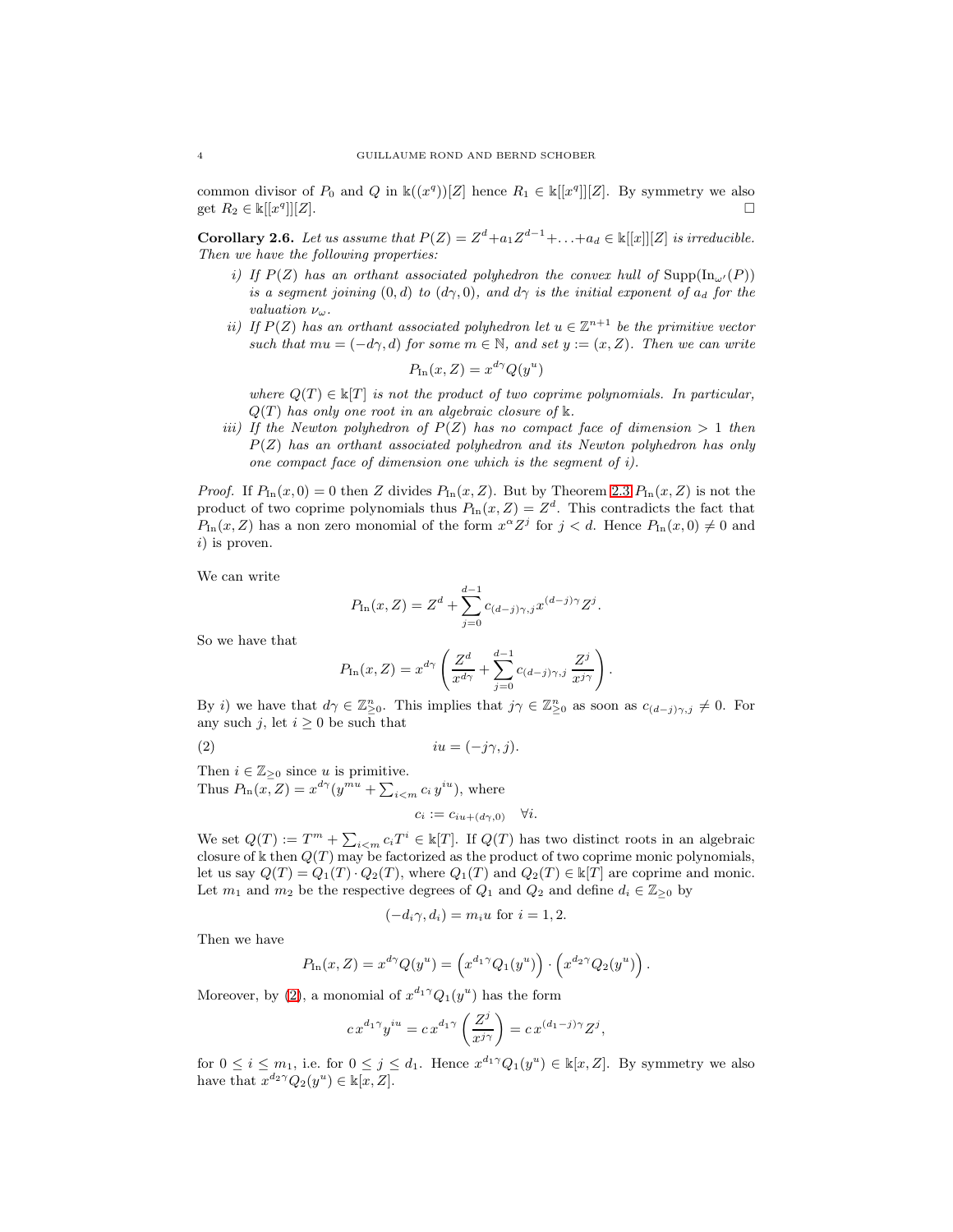Then the polynomials  $P_1(x, Z) := x^{d_1 \gamma} Q_1(y^u)$  and  $P_2(x, Z) := x^{d_2 \gamma} Q_2(y^u)$  are coprime which contradicts Theorem [2.3.](#page-2-0) Thus  $ii)$  is proven.

Let us assume that the Newton polyhedron of  $P(Z)$  does not have an orthant associated polyhedron. This means that  $\Delta_P$  has at least two distinct vertices denoted by  $\gamma_1$  and  $\gamma_2$  such that the segment  $[\gamma_1, \gamma_2]$  is included in the boundary of  $\Delta_P$ . Thus the Newton polyhedron of P has at least three different vertices  $a := (0, d)$ ,  $b := (\frac{d-j}{d} \gamma_1, j)$  and  $c := (\frac{d-k}{k}\gamma_2, k)$ . Since a, b, c are vertices of NP(P) the triangle delimitated by these three points is a face of  $NP(P)$  so the Newton polyhedron of P has at least one face of dimension two.

 $\Box$ 

#### 3. AN EXAMPLE CONCERNING COMPACT FACES OF DIMENSION  $>1$

Let  $n = 2$  and let us replace the variables  $(x_1, x_2)$  by  $(x, y)$  for simplicity. We set

$$
P(Z) := Z2 - (x3 - y5)2 + y11 = (Z - x3 + y5)(Z + x3 - y5) + y11
$$

seen as a polynomial of  $\mathbb{K}[[x, y]][Z]$  where k is an algebraically closed field of characteristic different from 2.

We will show that P does not have an orthant associated polyhedron, since  $\Delta_P$  has two different vertices. On the other hand, we will prove that  $P(Z)$  is irreducible while for every  $\omega \in \mathbb{R}_{\geq 0}^2$  the polynomial  $\text{In}_{\omega'}(P)$  is always the product of two coprime monic polynomials. This shows that Theorem [2.3](#page-2-0) cannot be extended to polynomials without an orthant associated polyhedron.

The Newton polyhedron of  $P(Z)$  is the convex hull of

$$
\{(6,0,0),(0,10,0),(0,0,2)\}+\mathbb{R}_{\geq 0}^3.
$$

The associated polyhedron  $\Delta_P$  of  $P(Z)$  is the convex hull of

$$
\{(6,0),(0,10)\}+\mathbb{R}_{\geq 0}^2
$$

and has two vertices  $v = (6,0)$  and  $u = (0,10)$ . For  $\omega \in \mathbb{R}^2_{>0}$ , if  $6\omega_1 < 10\omega_2$  then

$$
\mathrm{In}_{\omega'}(P) = Z^2 - x^6 = (Z - x^3)(Z + x^3).
$$

If  $6\omega_1 > 10\omega_2$  then we have that

$$
\mathrm{In}_{\omega'}(P) = Z^2 - y^{10} = (Z - y^5)(Z + y^5).
$$

If  $6\omega_1 = 10\omega_2$  we have that

$$
\mathrm{In}_{\omega'}(P) = Z^2 - (x^3 - y^5)^2 = (Z - x^3 + y^5)(Z + x^3 - y^5).
$$

Thus in all cases  $In_{\omega'}(P)$  is the product of two coprime polynomials (since char(k)  $\neq 2$ ). On the other hand,  $P(Z)$  is irreducible since  $(x^3 - y^5)^2 - y^{11}$  is not a square in  $\mathbb{K}[[x, y]]$ .

#### **REFERENCES**

- <span id="page-4-1"></span>[ACLM1] E. Artal Bartolo, P. Cassou-Noguès, I. Luengo, A. Melle Hernández, On  $\nu$ -quasi-ordinary power series: factorization, Newton trees and resultants, Topology of algebraic varieties and singularities (Jaca, 2009), Contemp. Math., vol. 538, Amer. Math. Soc., Providence, RI, 2011, pp. 321-343.
- <span id="page-4-2"></span>[ACLM2] E. Artal Bartolo, P. Cassou-Noguès, I. Luengo, A. Melle Hernández, Quasi-ordinary singularities and Newton trees, Mosc. Math. J., 13, (2013), no. 3, 365-398.
- <span id="page-4-0"></span>[GBGP] E. R. García Barroso, P. D. González-Pérez, Decomposition in bunches of the critical locus of a quasi-ordinary map, Compos. Math., 141, (2005), no. 2, 461-486.
- <span id="page-4-3"></span>[MS] H. Mourtada, B. Schober, A polyhedral characterization of quasi-ordinary singularities, [arXiv:1512.07507.](http://arxiv.org/abs/1512.07507)